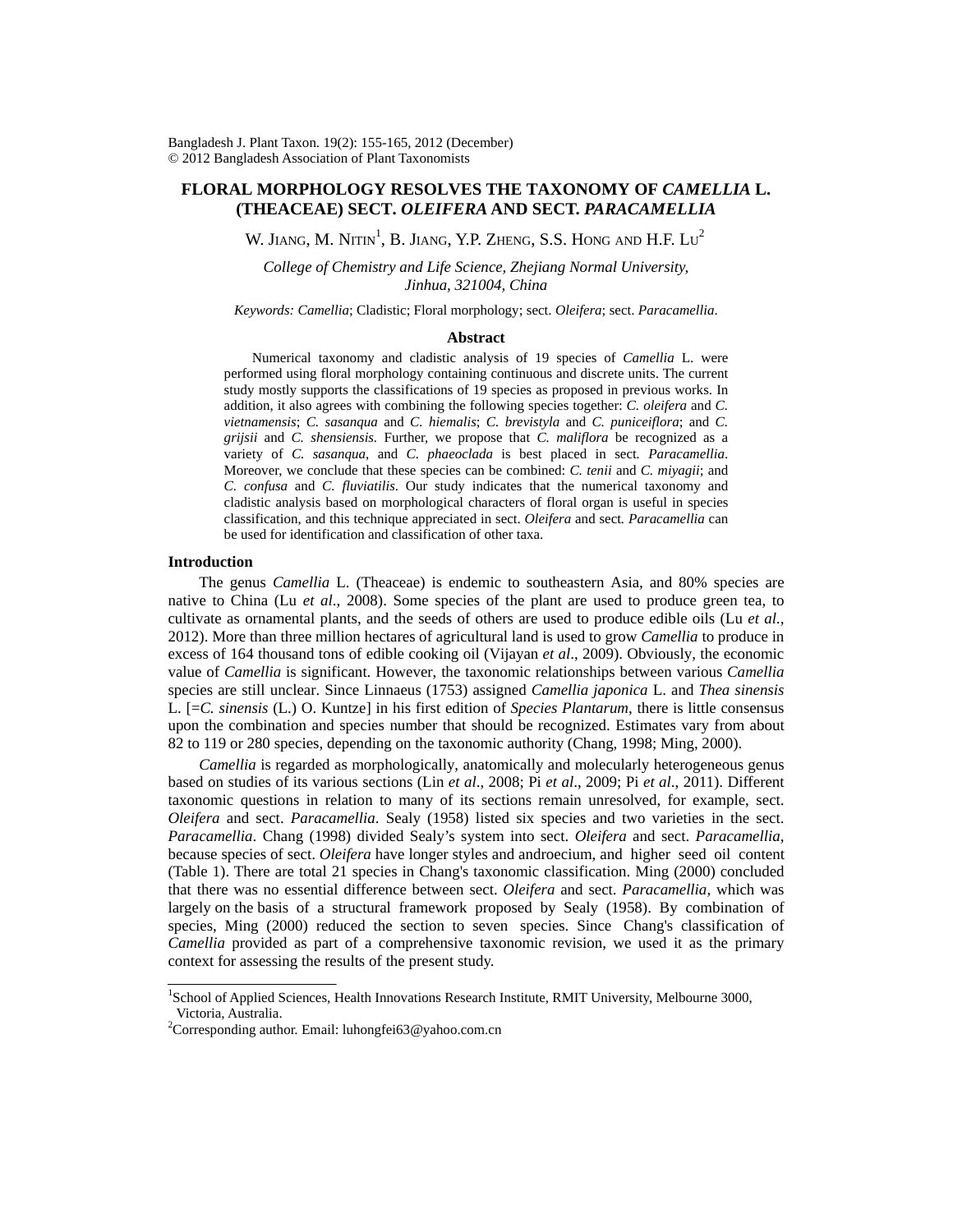During the last 10 years, efforts to resolve classification issues in sect. *Oleifera* and sect. *Paracamellia* have involved data on leaf morphology (Lin *et al*., 2008), chemical composition analysis (Shen *et al*., 2008) and molecular marker (Vijayan *et al*., 2009). However, the taxonomic position of a few species is still ambiguous. It is necessary to seek other information for reassessing the classification of these two sections. The construction of classifications with their positive features depended upon a careful comparison of attributes of the organisms (Stuessy, 2009). Stuessy (2009) reported that although many vegetative characters have also been used to good effect, in a general sense, floral features have been most useful in angiosperm taxonomy. The androecium in flowers was obviously of high taxonomic value within angiosperms, stamens were important in classification of plants, and the anthers occurred in many different sizes and shapes (Hufford and Endress, 1989). Many studies have employed comparisons of several different floral structures (Kocyan and Endress, 2001; Matthews and Endress, 2005). Liston (2003) showed the importance of careful observations of floral morphology to infer homology of ovary position. These all indicate that types of floral characters are more distinguished according to its variability of characters and states. Thus, a detailed analysis of floral morphology can be regarded as a significant method to identify the disputed species among these two sections. The aims of our study were: (1) to explore if numerical taxonomy and cladistic analyses based on morphological characters of floral organ is of value in classification, (2) to investigate the distinction between sect. *Oleifera* and sect. *Paracamellia* of the genus *Camellia*, and (3) to assess the phylogenetic relationships among the 19 species in these two sections.

### **Material and Methods**

#### *Plant materials*

Five species from sect. *Oleifera* and 14 species from sect. *Paracamellia* were examined (Table 1). As a outgroup, closely related species of sect. *Camellia* such as *C. chekiangoleosa* and *C. japonica* were chosen*.* The research was based on the investigation of living collections, which were obtained from the International *Camellia* Species Garden of Jinhua city (ICSG, 29°7´N, 119°35´S, 40 m in altitude). At least three different individual plants per species were selected in this study. Voucher specimens were deposited in the Chemistry and Life Science College of Zhejiang Normal University (ZJNU).

# *Morphological characters*

For each plant, floral morphological attribute observations were obtained mainly from living plants and partly from the literature. The salient informative morphological variations were selected principally from petal, perule, filament, stamen, style, stigma, ovary, receptacle, pollen and anther (Table 2). A total of five binary characters were coded as 0 and 1, such as petal colour and number of perule. Pollen microscopic observations and measurements were made by using a Zeiss microscope. Other remaining 17 characters were studied by measuring the photographic images (Fig. 1) through the ImageJ software. Seven other variables were added (derived variables, Table 2): petal width-length ratio = petal width / petal length; petal form coefficient =  $16 \times$ petal perimeter/ (petal area)<sup>2</sup>; style height-stamen height ratio = height of style / height of stamen; divided style ratio = length of divided style / height of style; ovary diameter-height ratio = diameter of ovary / height of ovary; ovary diameter- receptacle diameter ratio = diameter of ovary/ diameter of receptacle; anther width-length ratio = anther width / anther length. The floral morphological characters we selected in this study were followed by earlier researches (Takahata and Hinta, 1986).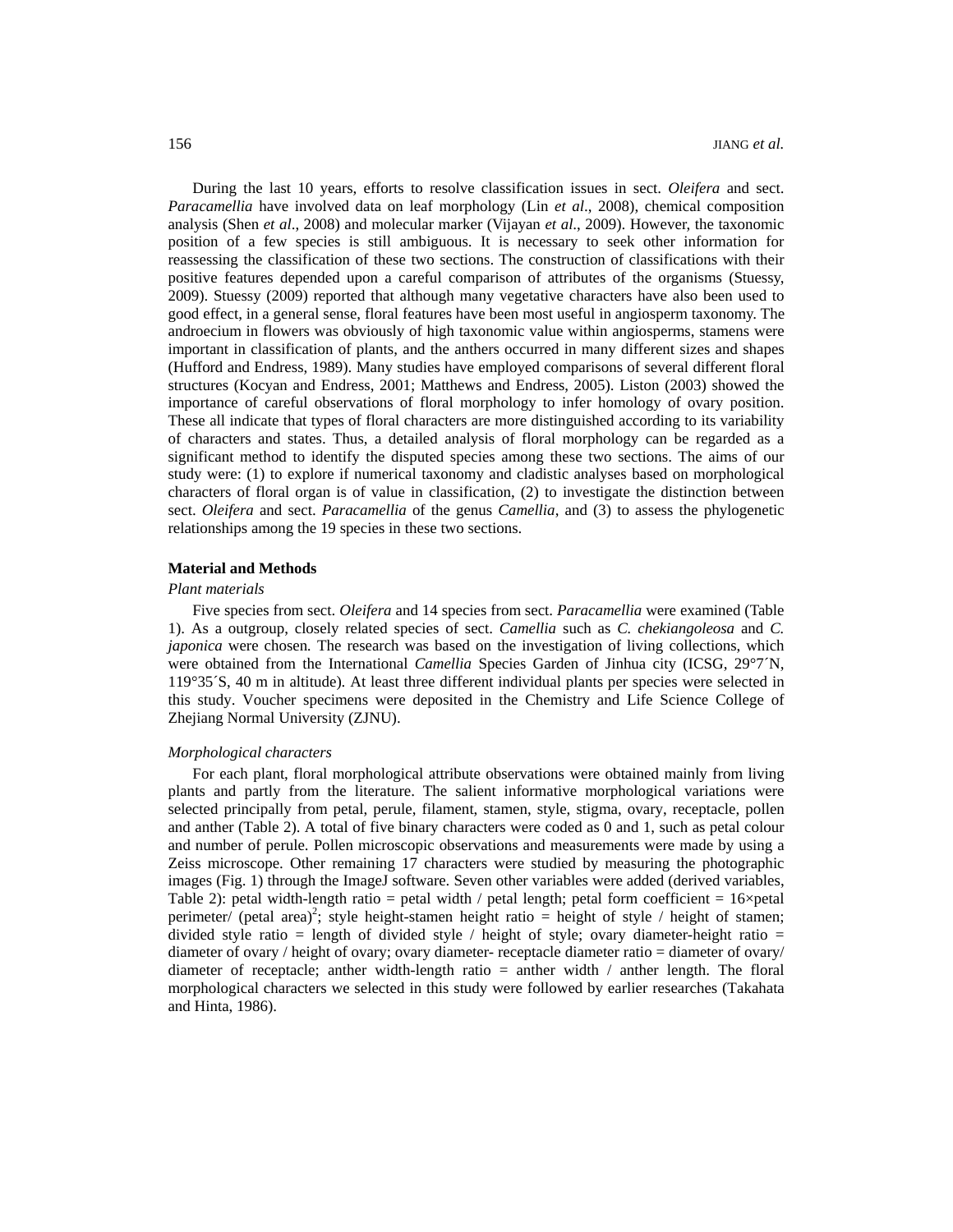**Table 1. Species level differences between the classifications of sect.** *Oleifera* **and sect.** *Paracamellia* **of**  *Camellia* **L. by Chang (1998) and Ming (2000).** 

| Chang (1998)                                                                                   | Ming (2000)                                                |  |
|------------------------------------------------------------------------------------------------|------------------------------------------------------------|--|
| <b>Framework for classifications</b>                                                           |                                                            |  |
| Composed 5 species in sect. Oleifera H. T. Chang<br>and 14 species in sect. Paracamellia Sealy | Composed 7 species in section sect. Oleifera H.T.<br>Chang |  |
| <b>Sections with similar members</b>                                                           |                                                            |  |
| 1. C. gauchowensis H.T. Chang                                                                  | 1. C. gauchowensis H. T. Chang                             |  |
| 2. C. oleifera Abel                                                                            | 2. C. oleifera Abel                                        |  |
| 3. C. vietnamensis T.C. Huang ex Hu                                                            |                                                            |  |
| 4. C. lanceoleosa H.T. Chang & J.S. Chiu                                                       | 3. C. fluviatilis Hand.-Mazz. var. fluviatilis             |  |
| 5. C. fluviatilis Hand.-Mazz.                                                                  | var. megalantha                                            |  |
| 6. C. sasanqua Thunb.                                                                          | 4. C. sasanqua Thunb.                                      |  |
| 7. C. hiemalis Nakai                                                                           |                                                            |  |
| 8. C. miyagii (Koidz.) Makino & Nemoto                                                         |                                                            |  |
| 9. C. brevistyla (Hayata) Coh. Stuart                                                          | 5. C. brevistyla (Hayata) Coh. Stuart                      |  |
| 10. C. obtusifolia H.T. Chang                                                                  | var. brevistyla                                            |  |
| 11. C. puniceiflora H.T. Chang                                                                 | var. <i>microphylla</i> Merr.                              |  |
| 12. C. confusa Craib                                                                           | 6. C. kissi Wall. var. kissi                               |  |
| 13. C. kissi Wall.                                                                             | var. vonfusa (Craib.) Ming                                 |  |
| 14. C. grijsii Hance                                                                           | 7. C. grijsii Hance var. grijsii                           |  |
| 15. C. yuhsienensis Hu                                                                         | var. shensiensis (H.T. Chang) Ming                         |  |
| 16. C. shensiensis H.T. Chang                                                                  |                                                            |  |
| 17. C. maliflora Lindl.                                                                        | hybrid                                                     |  |
| 18. C. phaeoclada H.T. Chang                                                                   | C. saluenensis Stapf ex Bean                               |  |
| 19. C. tenii Sealy                                                                             | Sect. Heterogenea Sealy                                    |  |

## *Numerical taxonomy*

A total of 76 variables for each species were used: 5 binary and 71 continuous (including Max, Ave and Mix). Mix values of diameter of pollen, width of anther, length of anther and anther width-length ratio were ultimately excluded considering dysplasia and abortion of anther and pollen. Gower's (1971) general similarity coefficient (SC) was used to measure pairwise similarities for mixed datasets. Both cluster analysis and principal coordinate analysis were conducted using MVSP software (Version 3.13n, Kovach Computing Services).

### *Cladistic analysis*

Cladistic analysis was based on a set of 30 characters consisting of five discrete and 25 continuous characters. Discrete characters were scored and entered directly into a data matrix. Continuous characters were converted to discrete characters following Otalora *et al*. (2008), and modifications were made for our study. Firstly, an ANOVA was analyzed on each character by using SPSS version 17.0 (SPSS Inc., Chicago, IL). If the null hypothesis  $(H<sub>0</sub>=$  mean of each group is equal) was rejected for a given character, a pairwise mean comparison using the Duncans Multiple Range Test  $(P < 0.05)$  was performed. Means for groups in homogeneous subsets were obtained. The values with different number were significantly different to convert morphological continuous characters into discrete characters.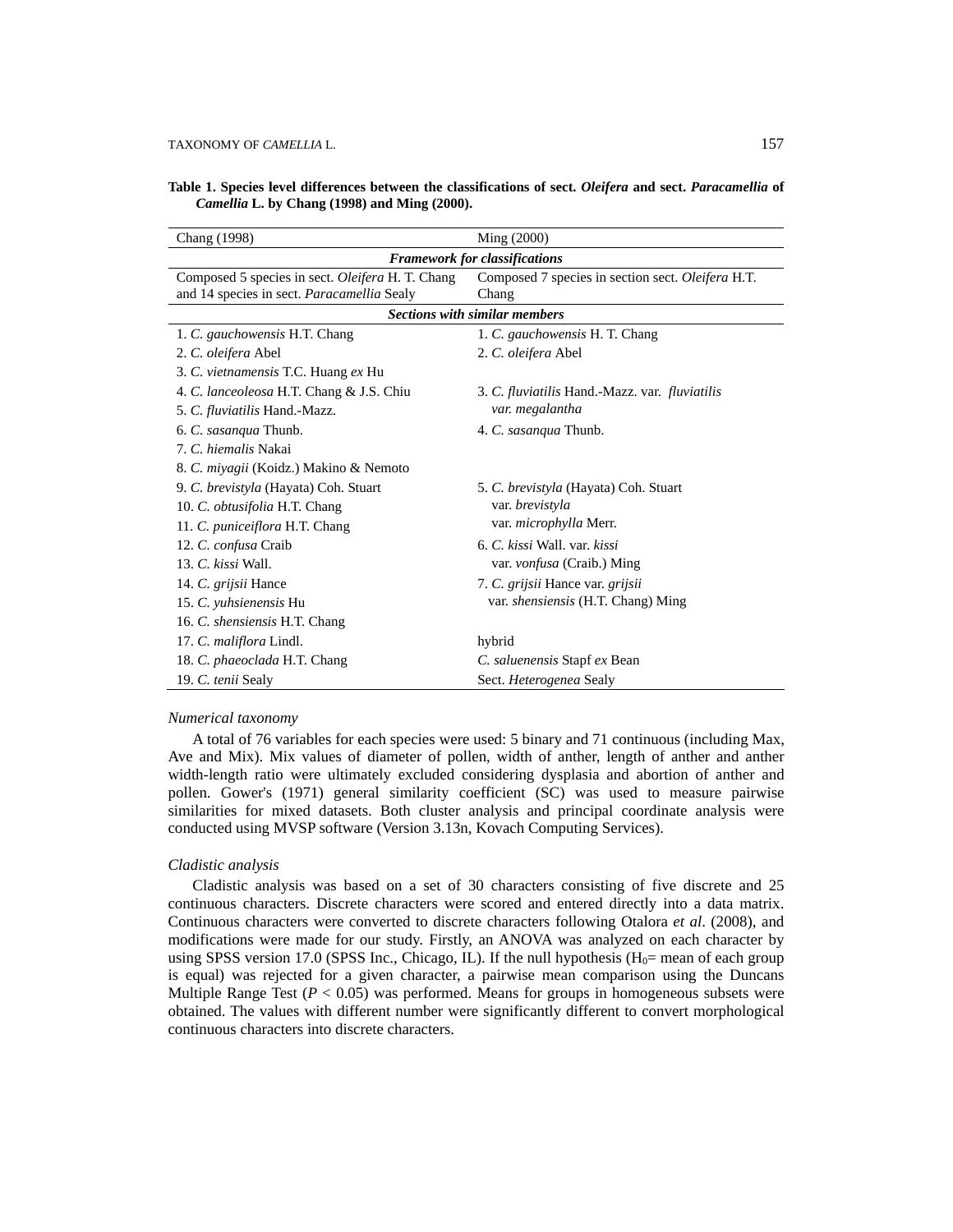| Morphological characters | Morphometrical analysis                                                         |
|--------------------------|---------------------------------------------------------------------------------|
| 1. petal                 | a. colour white $(0)$ , pink or red $(1)$                                       |
|                          | f. area (cm)                                                                    |
|                          | g. perimeter (cm)                                                               |
|                          | h. width (cm)                                                                   |
|                          | i. length (cm)                                                                  |
|                          | j. number of petal                                                              |
| 2. perule                | b. number of perule: $6-9(0)$ , $10-12(1)$                                      |
|                          | k. number of full petaloid perule                                               |
| 3. filament and stamen   | c. stamen fusion: connate near the base $(0)$ , connate in the lower half $(1)$ |
|                          | d. stamen fusion: even $(0)$ , uneven $(1)$                                     |
|                          | e. filament: vertical $(0)$ , curved $(1)$                                      |
|                          | 1. number of stamen                                                             |
|                          | m. number of stamens layer                                                      |
|                          | n. height of stamen                                                             |
| 4. style and stigma      | o. number of stigma                                                             |
|                          | p. height of style (mm)                                                         |
|                          | q. length of divided style (mm)                                                 |
| 5. ovary and receptacle  | r. diameter of ovary (mm)                                                       |
|                          | s. height of ovary (mm)                                                         |
|                          | t. diameter of receptacle (mm)                                                  |
| 6. pollen and anther     | u. diameter of pollen (mm)                                                      |
|                          | v. width of anther (mm)                                                         |
|                          | w. length of anther (mm)                                                        |
| 7. derived variables     | x. petal width-length ration $= h/i$                                            |
|                          | y. petal form coefficient = $16*g/f^2$                                          |
|                          | z. style height-stamen height ratio = $p/n$                                     |
|                          | ab. divided style ration = $q/p$                                                |
|                          | ac. ovary diameter-height ratio $= r/s$                                         |
|                          | ad. ovary diameter- receptacle diameter ratio = $r/t$                           |
|                          | ae. anther width-length ration = $v/w$                                          |

**Table 2. Salient morphological characters of** *Camellia* **species used for the morphometrical analysis. Binary characters are coded as 0 and 1.** 

\*See 'Morphological characters' section under Materials and Methods for explanation.

The cladistic analysis was performed using Mrbayes 3.1 (Ronquist and Huelsenbeck, 2003) as an alternative for likelihood analysis. A Bayesian Analysis (BA) was performed on standard data set, using a General Time Reversible (GTR) model (nst=6; rates=invgamma) with gammadistribution rate variation and a proportion of invariant sites, and one million generations of the Markov Chain Monte Carlo (MCMC) chains in two independent runs (Yuan *et al*., 2010). All other trees sampled were used to calculate a strict consensus tree, thus yielding the Posterior Probability (PP). The tree was rooted with two species of sect. *Camellia*: *C. chekiangoleosa* and *C. japonica.*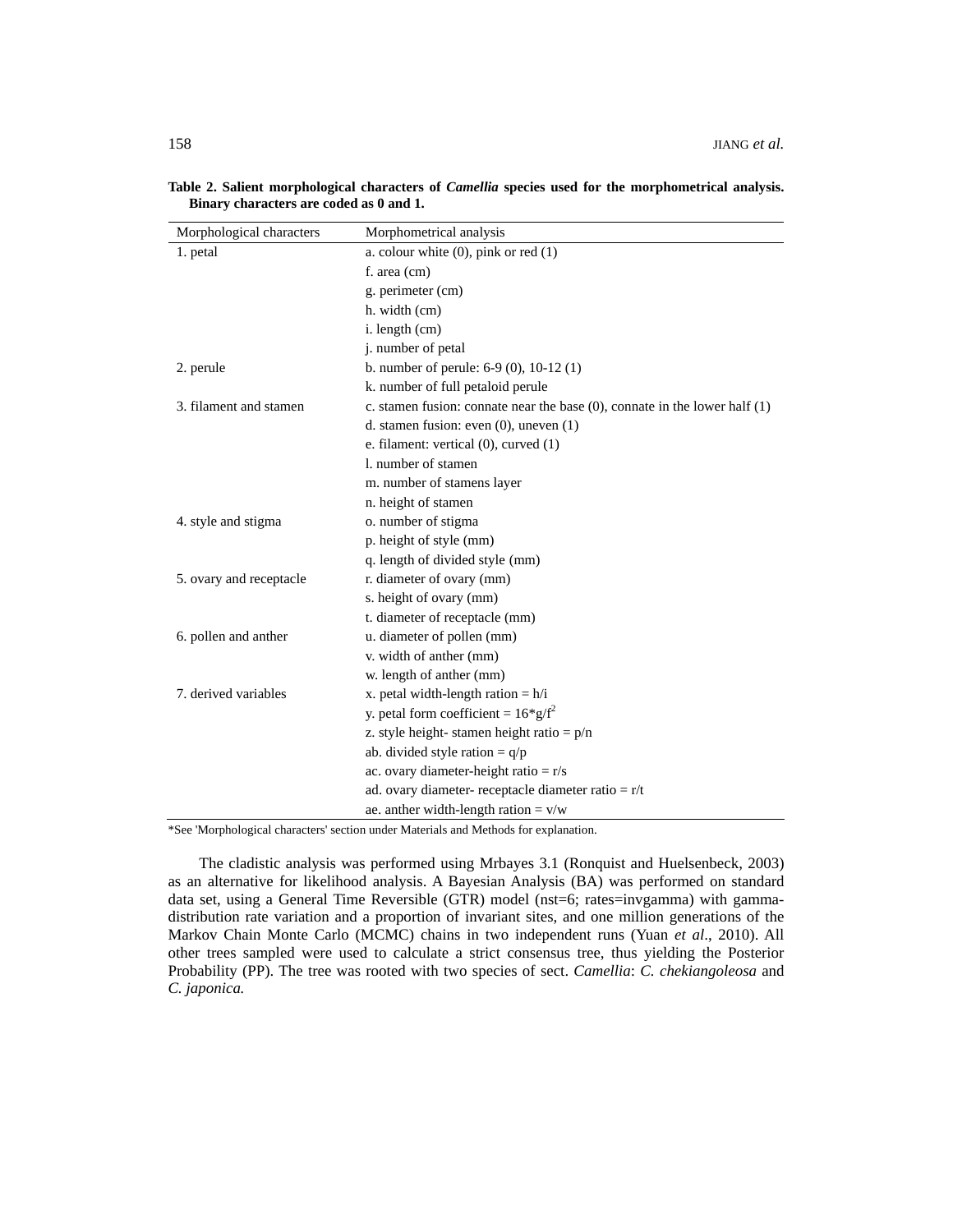### **Results**

## *Cluster analysis and principal coordinate analysis*

The results of cluster analysis and principal coordinate analysis are shown in Figure 2 and Fig. 3, respectively. Fig. 2 shows that the dendrogram divided the 21 species into three clear-cut clusters, Outgroup, Clade 1, and Clade 2. *C. chekiangoleosa* and *C. japonica* as outgroup were separated at the top level  $SC = 0.715$  from the other species of sect. *Oleifera* and sect. *Paracamellia.* Clade 1 included 6 species. Except *C. hiemalis* and *C. maliflora*; *C. gauchowensis*, *C. vietnamensis*, *C. oleifera* and *C. sasanqua* belonged to sect. *Oleifera.* Clade 2 comprised the remaining 12 species of sect. *Paracamellia* except *C. lanceoleosa*. On closer inspection, the largest similarity coefficient was recorded within *C. tenii* and *C. miyagii* (SC = 0.924), which indicates their close relationship. While *C. grijsii* and *C. shensiensis* (SC = 0.885), *C. puniceiflora* and *C. brevistyla* (SC = 0.880), *C. hiemalis* and *C. sasanqua* (SC = 0.871), *C. vietnamensis* and *C. oleifera* (SC = 0.864), *C. fluviatilis* and *C. confusa* (SC=0.849), respectively, formed a group distinct from the other species. Principle coordinate analysis (PCO) is displayed in a twodimensional plot using the first two principal coordinates (Fig. 3). It permitted a visualization of the degree of affinity among these species. Figure 3 also shows that all the species formed three groups, which were consistent with results obtained from cluster analysis.



Fig. 1. Petal shape variability of *Camellia* species. Petals from A) *C. fluviatilis*; B) *C. kissi*; C) *C. confusa*; D) *C. miyagii*; E) *C. tenii*; F) *C. puniceiflora* ; G) *C. obtusifolia*; H) *C. phaeoclada*; I) *C. brevistyla*; J) *C. lanceoleosa*; K) *C. oleifera*; L) *C. gauchowensis*; M) *C. vietnamensis*; N) *C. yuhsienensis*; O) *C. shensiensis*; P) *C. grijsii*; Q) *C. maliflora*; R) *C. hiemalis*; and S) *C. sasanqua.* 

# *Cladistic analysis*

The phylogenetic relationship deduced from the morphology characters using Bayesian Analysis (BA) (Fig. 4) was largely consistent with cluster analysis (Fig. 2). The species included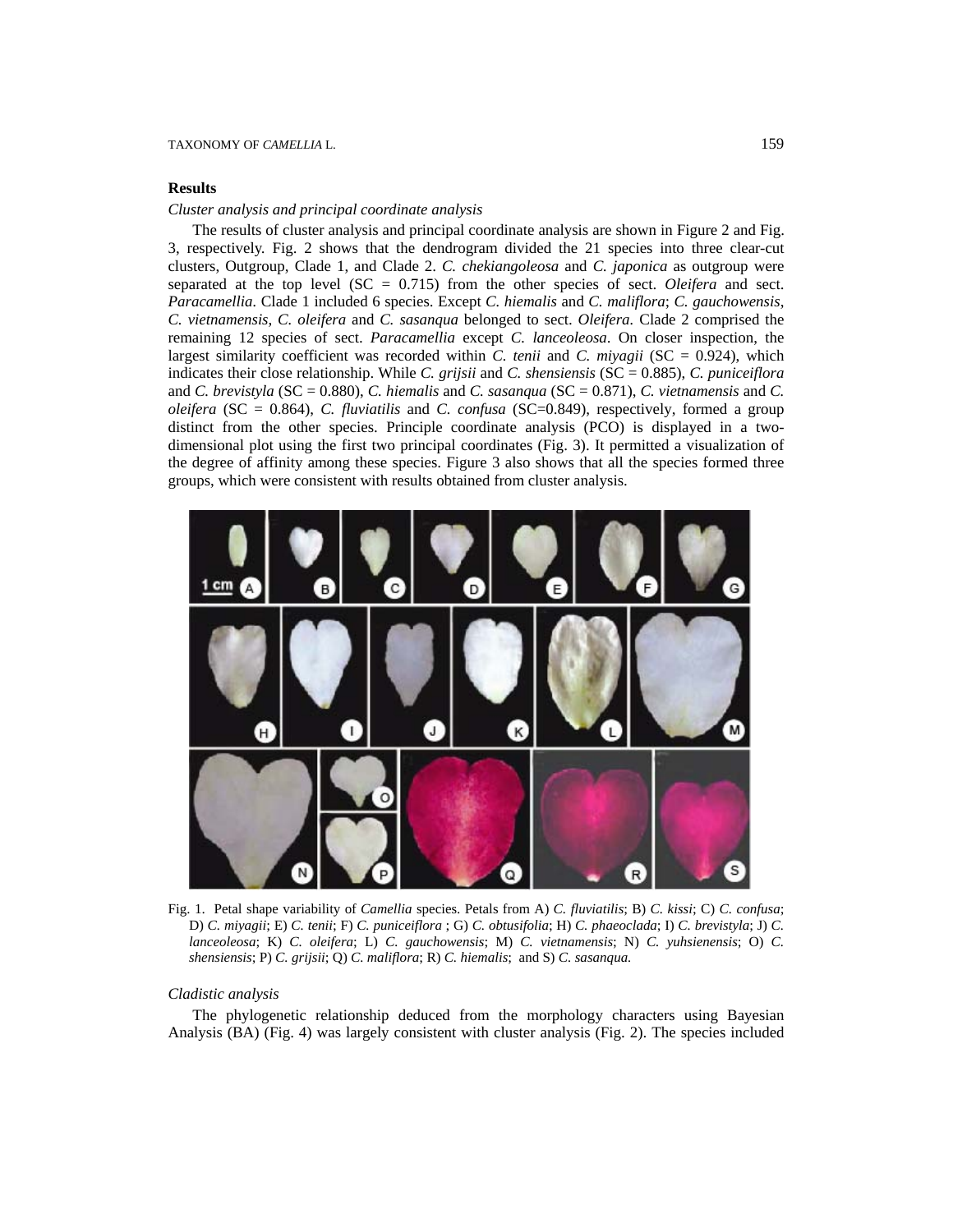in Clade 1 and Clade 2 was exactly the same in both trees. The monophyly of Clade 1 was supported with posterior probabilities ( $PP = 0.66$ ). The difference being that the BA majority rule tree was somewhat worse resolved than the cluster tree: 1) *C. hiemalis*, *C. sasanqua* and *C. maliflora* diverged at the same time in the BA tree, while *C. hiemalis* and *C. sasanqua* were more closely related to each other than to *C. maliflora* in the cluster tree; and 2) in the BA tree, *C. gauchowensis* was separated as the most distant from two subclades comprising *C. oleifera* and *C. vietnamensis*, and *C. hiemalis*, *C. sasanqua* and *C. maliflora*. While *C. oleifera* and *C. vietnamensis* were more closely related to each other than *C. gauchowensis*. The Clade 1 consisted of these three species, and together with another subclade including *C. hiemalis*, *C. sasanqua* and *C. maliflora*. In Clade 2, BA tree and cluster tree were consistent with one another in two places: 1) *C. puniceiflora* and *C. brevistyla* were clustered in subclade at the same level (PP = 0.65), and *C. lanceoleosa* was closely related to these two species (PP = 0.67); and 2) *C. phaeoclada* was separated as a distant from two subclades comprising *C. obtusifolia*, and *C. tenii* and *C. miyagii*  (PP = 0.80). However, the distinct interrelationships among Clade 2 remained: 1) *C. shensiensis*, *C. grijsii* and *C. yuhsienensis* diverged earlier on in Clade 2 in BA tree, while *C. shensiensis* and *C. grijsii* were closer to each other than *C. yuhsienensis* in cluster tree; and 2) *C. kissi* had distinct systematic position in both trees.



Fig. 2. UPGMA dendrogram based on Gower's general similarity coefficient for the sect. *Oleifera* and sect. *Paracamellia* species of *Camellia*.

### **Discussion**

#### *Relationship between sect. Oleifera and sect. Paracamellia*

 The present study is the first attempt to reconstruct the phylogenetic relationships between sect. *Oleifera* and sect. *Paracamellia* based on floral organ morphology. A comparison between topologies obtained by cluster tree and BA majority rule tree indicated that both methods provided highly similar estimates of phylogeny (Figs 2-4). Based on the present taxon samples, the relationships among the species in sect. *Oleifera* and sect. *Paracamellia* are closer. Our results suggest that sect. *Oleifera* is closely related to sect. *Paracamellia*. Sealy (1958) and Ming (2000)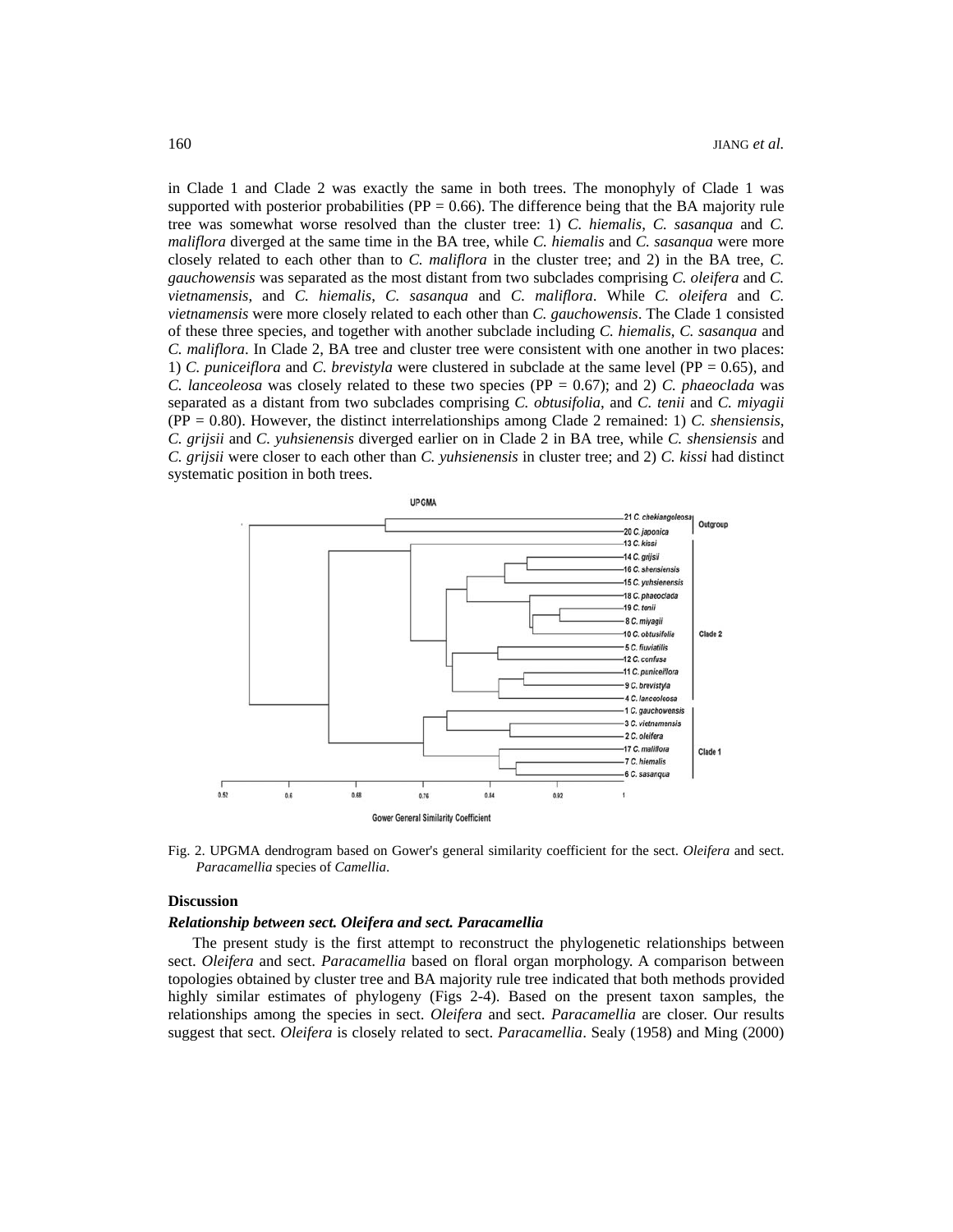combined the species into one section because they are according to their common morphological characteristics, like the colour of flowers, bloom and perules drop time. However, Chang (1998) divided them into sect. *Oleifera* and sect. *Paracamellia* because he found plants of sect. *Oleifera* have longer styles and androecium and higher seed oil content than of sect. *Paracamellia.* Shen *et al*. (2008) also demonstrated that the mergence of the two sections is quite unnatural based on macro-morphology, micro-morphology and chemical characteristics. In this study, we selected various morphological characters of floral organs combined numerical taxonomy to investigate the distinction between sect. *Oleifera* and sect. *Paracamellia*, our results agree on Chang's system and Shen *et al*. (2008). Thus, two clusters are supported with low PP value. In addition, there were several morphological traits that demonstrated the discrimination within sect. *Oleifera* and sect. *Paracamellia.* The most prominent ones are that sect. *Oleifera* species had bigger floral organs, more stamen series, longer androecium, longer styles, bigger ovary, and even bigger anthers and pollens than sect. *Paracamellia.* The analysis of leaf anatomy revealed that sect. *Oleifera* may differ from sect. *Paracamellia*. The sect. *Oleifera* shared the same pattern of anticlinal cells and the same size between adaxial and abaxial epidermal cells, and long ovate stomatal shape (Lin *et al*., 2008). Shen *et al*. (2008) reported that sect. *Oleifera* was distinguishable from sect. *Paracamellia* in FTIR (Fourier Transform Infrared) fingerprint-like spectra, and they concluded that the merger of the two sections was quite surprising. The formation of sect. *Oleifera* by Chang (1998) was also confirmed by molecular phylogeny (Vijayan *et al*., 2009). Differences among the classifications based on leaf anatomy (Lin *et al.,* 2008) and leaf FTIR (Lu *et al*., 2008), and our results are highlighted in Figure 5. The problems with classification of *C. hiemalis, C. maliflora, C. lanceoleosa* and other species are discussed below separately.





### *Interspecies relationships in sect. Oleifera and sect. Paracamellia*

*Classification of C. sasanqua, C. hiemalis and C. maliflora* 

Floral morphology data has certainly improved the comprehension of evolutionary relationships between sect. *Oleifera* and sect. *Paracamellia*, but some questions remain. Sealy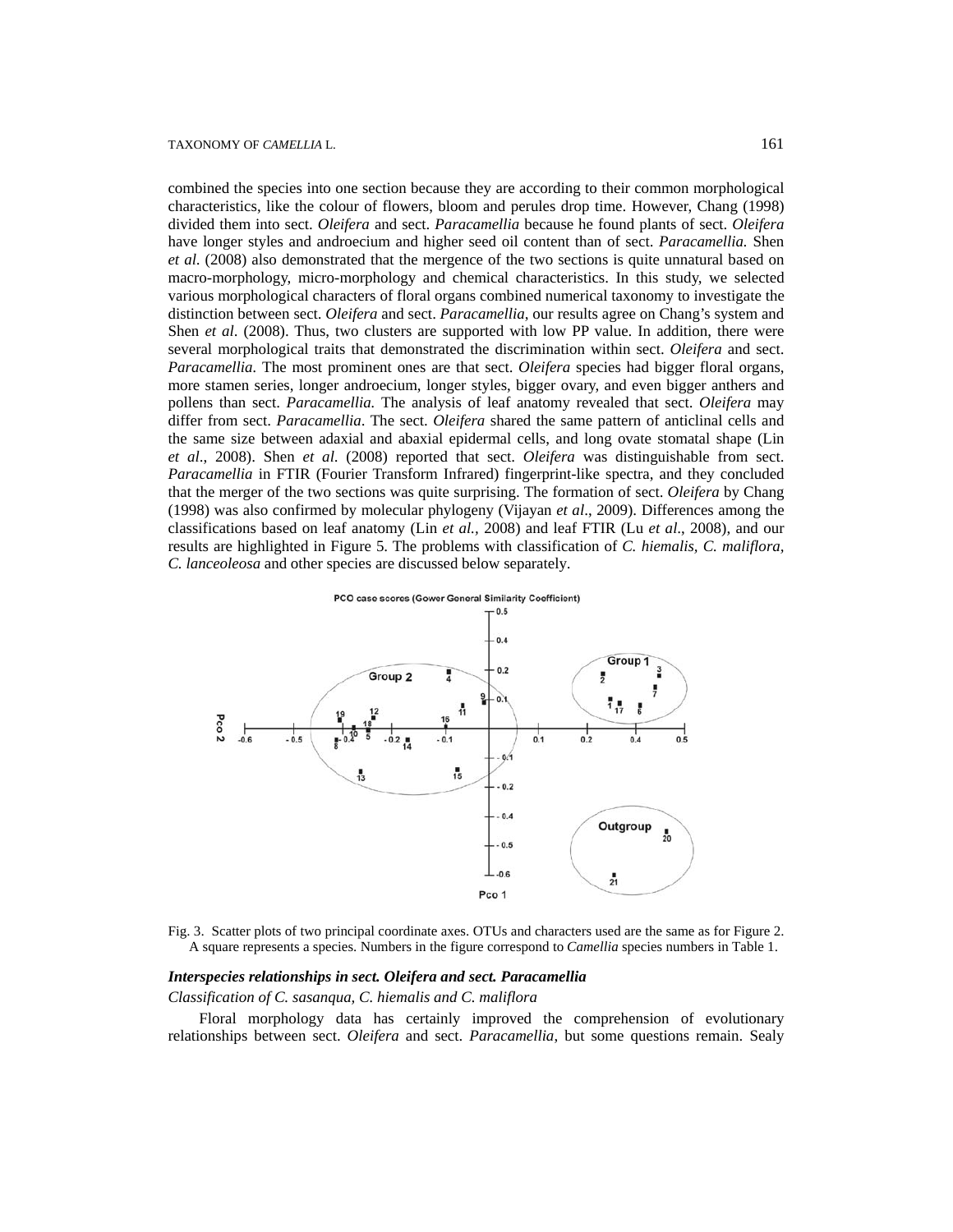(1958) noted that there was a little doubt that *C. hiemalis* was a form of *C. sasanqua.* Parks *et al*. (1981) later reported that *C. hiemalis* was well known as a group of *C. sasanqua*. However, Chang and Bartholomew (1984) considered *C. hiemalis* a distinct species based on short and thick androecium and styles, and free petals at the base, and placed it in sect. *Paracamellia*.

Recently, Lin *et al*. (2008) showed that characteristics of the leaf anatomy in *C. sasanqua* and *C. hiemalis*, such as stomata, size of adaxial and abaxial epidermal cells, and the thickness ratio of palisade parenchyma, were different. Nonetheless their close relationships were demonstrated in the dendrogram of FTIR data, which showed Ming's (2000) combination of the two species is reasonable (Shen *et al*., 2008). In the trees we constructed, *C. hiemalis* had closest relationship with *C. sasanqua.* Thus, the merge of *C. hiemalis* and *C. sasanqua* seems to be natural.

Sealy (1958) considered *C. maliflora* a hybrid of unknown origin and placed it in sect. *Theopsis*. Chang (1998) also believed that *C. maliflora* was a hybrid according to the floral characteristics, but leaved its status as a distinct species in sect. *Paracamellia*. Subsequently, Ming (2000) revealed the *C. maliflora* was a cultivar and should not be recognized at the species level. Leaf micro-morphology characteristics displayed *C. maliflora* had closer relationship with sect. *Oleifera* which convincing evidenced that it was a cultivar of sect. *Oleifera* species. Our data suggested that it is quite reasonable to place it in sect. *Oleifera.* It had closest relationships with a clade of *C. hiemalis* and *C. sasanqua.* From a morphological point of view, these three species had similar petal colour and shape (Fig. 1Q-S), stamen fusion connate near the base, longer androecium and styles than sect. *Paracamellia* species. Therefore, based on these above evidence, we cannot dismiss the correctness of results and should do more work to demonstrate that *C. maliflora* may be regarded as a hybrid of *C. sasanqua*.



Fig. 4.Phylogram from Bayesian phylogenetic analysis of 30 morphological characters of 21 *Camellia* species. Number behind branches indicate Bayesian clade-credibility values (posterior probability).

#### *Classification of C. sasanqua, C. oleifera and C. vietnamensis*

Chang and Bartholomew (1984) believed that *C. vietnamensis* was closely related to *C. sasanqua* and *C. oleifera*. Ming (2000) merged it into *C. oleifera*, although there were significant differences between *C. oleifera* and *C. vietnamensis.* The combination of *C. oleifera* and *C. vietnamensis* by Ming (2000) also had good support from our results, and cluster analysis based on leaf anatomy characters. Although, from our observation, *C. vietnamensis* had larger petals, they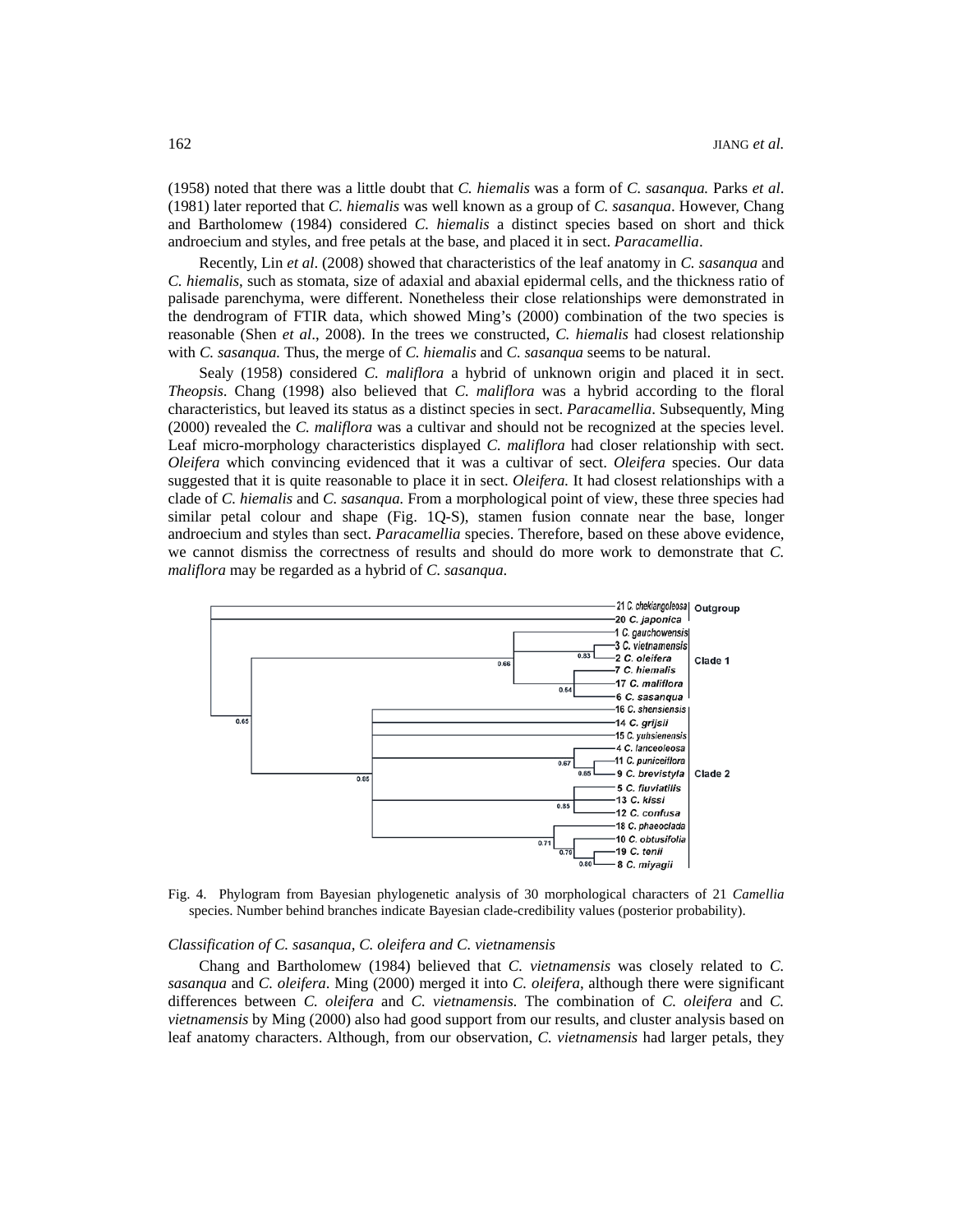#### TAXONOMY OF *CAMELLIA* L. 163

had similar petal form coefficient, height of style, number of stamen, and diameter of ovary. Further, they had unique curved filament, while the others had vertical filament*.* Based on the above features we support the Ming's (2000) combination of *C. oleifera* and *C. vietnamensis*.

# *Classification of C. grijsii, C. shensiensis and C. yuhsienensis*

When reconsidering *C. grijsii, C. shensiensis* and *C. yuhsienensis*, Ming (2000) treated *C. shensiensis* and *C. yuhsienensis* as a variety of *C. grijsii.* According to our floral morphological observations, *C. grijsii*, *C. shensiensis* and *C. yuhsienensis* had the most similar petal shape broadly obcordate (Fig. 1), whereas other species had obcordate petals. However, *C. yuhsienensis*  had larger flowers than *C. grijsii* and *C. shensiensis.* Our results support the combination of *C. grijsii* and *C. shensiensis* (Fig. 2)*.* Lin *et al*. (2008) showed area of adaxial and abaxial epidermal cell of *C. grijsii* and *C. shensiensis* nearly match, but *C. yuhsienensis* was larger. Pollen exine sculpture characteristics (Ao *et al*., 2001) and molecular taxonomy from nrITS sequence (Vijayan *et al*., 2009) also support the combination of *C. shensiensis* into *C. grijsii.* Close relations of these two species was also demonstrated in the dendrogram of FTIR data (Shen *et al*., 2008). Therefore, combining of *C. grijsii* and *C. shensiensis* was considered here to be a reasonable one, further investigation may show if *C. yuhsienensis* should be treated as a variety of *C. grijsii.* 



Fig. 5. Differences among species classifications based on leaf anatomy, leaf FTIR and our results from sect. *Oleifera* and sect. *Paracamellia* of *Camellia* species.

# *Classification of C. puniceiflora, C. brevistyla and C. obtusifolia*

*Camellia puniceiflora* and *C. obtusifolia* were designated as the varieties of *C. brevistyla* by Ming (2000). In our study, *C. puniceiflora* and *C. brevistyla* formed a clade with PP = 0.65 and SC = 0.88, which is in accordance with the results of studies on leaf anatomy (Lin *et al*., 2008) and FTIR (Shen *et al*., 2008). However, the position of *C. obtusifolia* was unclear, because it was considered to belong to *C. brevistyla* by leaf anatomy (Lin *et al*., 2008), but not supported by FTIR (Shen *et al*., 2008) and our results. These results indicate that *C. puniceiflora* should be treated as a variety of *C. brevistyla,* but their relationship with *C. obtusifolia* requires more evidence.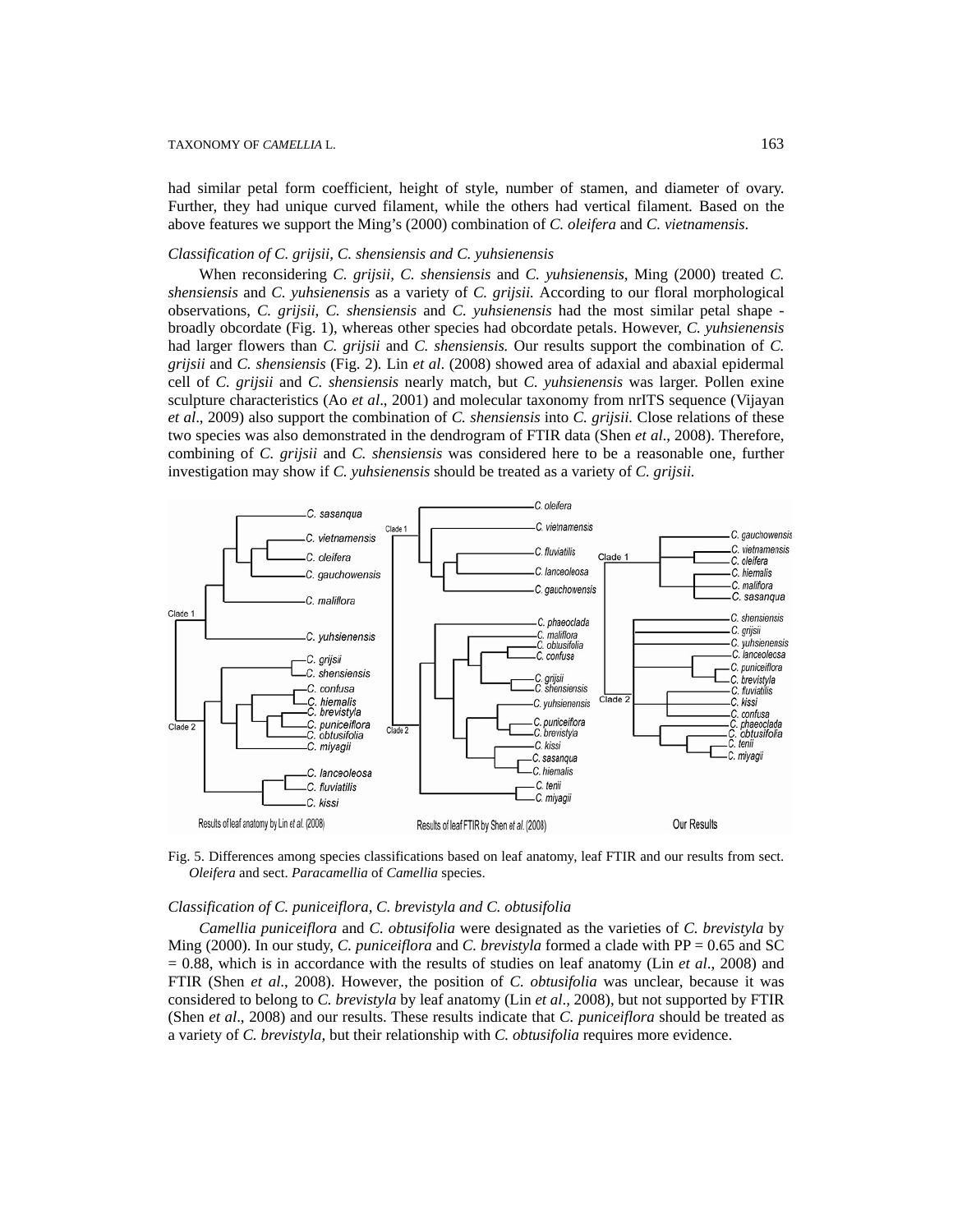# *Classification of C. phaeoclada, C. tenii, C. miyagii*

Ming (2000) combined *C. phaeoclada* into *C. saluenensis* (belong to sect. *Camellia*), and placed *C. tenii* in sect. *Heterogenea.* Our analyses, combined with FTIR (Shen *et al*., 2008), leaf anatomy (Lin *et al*., 2008), strongly suggest that *C. phaeoclada* is the best placed in sect. *Paracamellia.* This species is morphologically distinct from other *C. saluenensis* as well as the remainder of sect. *Camellia*. We also propose combining *C. miyagii* and *C. tenii,* which is congruent with results of leaf FTIR (Shen *et al*., 2008), but disagrees with results of leaf anatomy (Lin *et al*., 2008).

On the basis of present study in conjunction with other studies based on leaf anatomy (Lin *et al*., 2008), FTIR (Shen *et al*., 2008; Lu *et al*., 2008) and molecular data (Vijayan *et al*., 2009), we propose a bifurcation of sect. *Paracamellia* supporting Chang's (1998) creation of sect. *Oleifera*  from sect. *Paracamellia*. This proves that there is consistency of the information from different organs of a plant. It also highlights that every new technical development offers promise for improving the description of relationships among species.

The present study shows that sect. *Oleifera* included six species: *C. oleifera*, *C. vietnamensis*, *C. gauchowensis*, *C. sasanqua*, *C. hiemalis* and *C. maliflora*. The sect. *Paracamellia* comprised the remaining 13 species. Moreover, we extended this observation for interspecies relationship confirming Ming's (2000) combination of *C. oleifera* - *C. vietnamensis*, *C. sasanqua* - *C. hiemalis*, *C. brevistyla* - *C. puniceiflora*, and *C. grijsii* - *C. shensiensis.* Further, we suggest combining *C. tenii* - *C. miyagii*, and *C. confusa* - *C. fluviatilis*. Moreover, we recognize *C. maliflora* as a variety of *C. sasanqua*, and have assigned *C. phaeoclada* to sect*. Paracamellia*. Numerical and cladistic analyses based on the floral morphometric data employed in this study had enough discriminating power to classify a group of species at section level. Additional floral information is needed to classify individuals at the species level. This technique appears to have taxonomic value and can be widely used for identification and classification of other taxa when the species are closely related.

#### **Acknowledgments**

This study was supported by Science and Technology Project of Jinhua City (No. 2009-2- 020), and Excellent Master Thesis Cultivation Project of Zhejiang Normal University. The authors thank The International *Camellia* Species Garden of Jinhua City for providing grant to support this work. Thanks are also due to Ms. Wei Zhang and Ms. Jia Lou for their help during specimens collection.

#### **References**

- Ao, C.Q., Chen, G.X., Xi, J.B., Zheng, Z.W. and Zhang, H.T. 2001. Study on the pollen morphology of section *Paracamellia* in genus *Camellia*. J. South China Agr. U. **22:** 66-68.
- Chang, H.T. 1998. Theaceae. *In*: Reip. Pop. Sin. Editorial Committee (ed.), Vol. **49**. Reip. Pop. Sin. Beijing, Science Press.
- Chang, H.T. and Bartholomew, B. 1984. Camellias. Oregon, Timber Press.
- Gower, J. 1971. A general coefficient of similarity and some of its properties. Biometrics **27**: 857-871.
- Hufford, L.D. and Endress, P.K. 1989. The diversity of anther structures and dehiscence patterns among Hamamelididae. Bot. J. Linn. Soc*.* **99**: 301-346.
- Kocyan, A. and Endress, P.K. 2001. Floral structure and development of *Apostasia* and *Neuwiedia* (Apostasioideae) and their relationships to other Orchidaceae. Int. J. Plant Sci*.* **162**: 847-867.
- Lin, X.Y., Peng, Q.F., Lu, H.F., Du, Y.Q. and Tang, B.Y. 2008. Leaf anatomy of *Camellia* sect. *Oleifera* and sect. *Paracamellia* (Theaceae) with reference to their taxonomic significance. J. Syst. Evol. **46**: 183-193. Linnaeus, C. 1753. Species Plantarum. Vol. **1**. Stockholm: Impensis Laurentii Salvii.